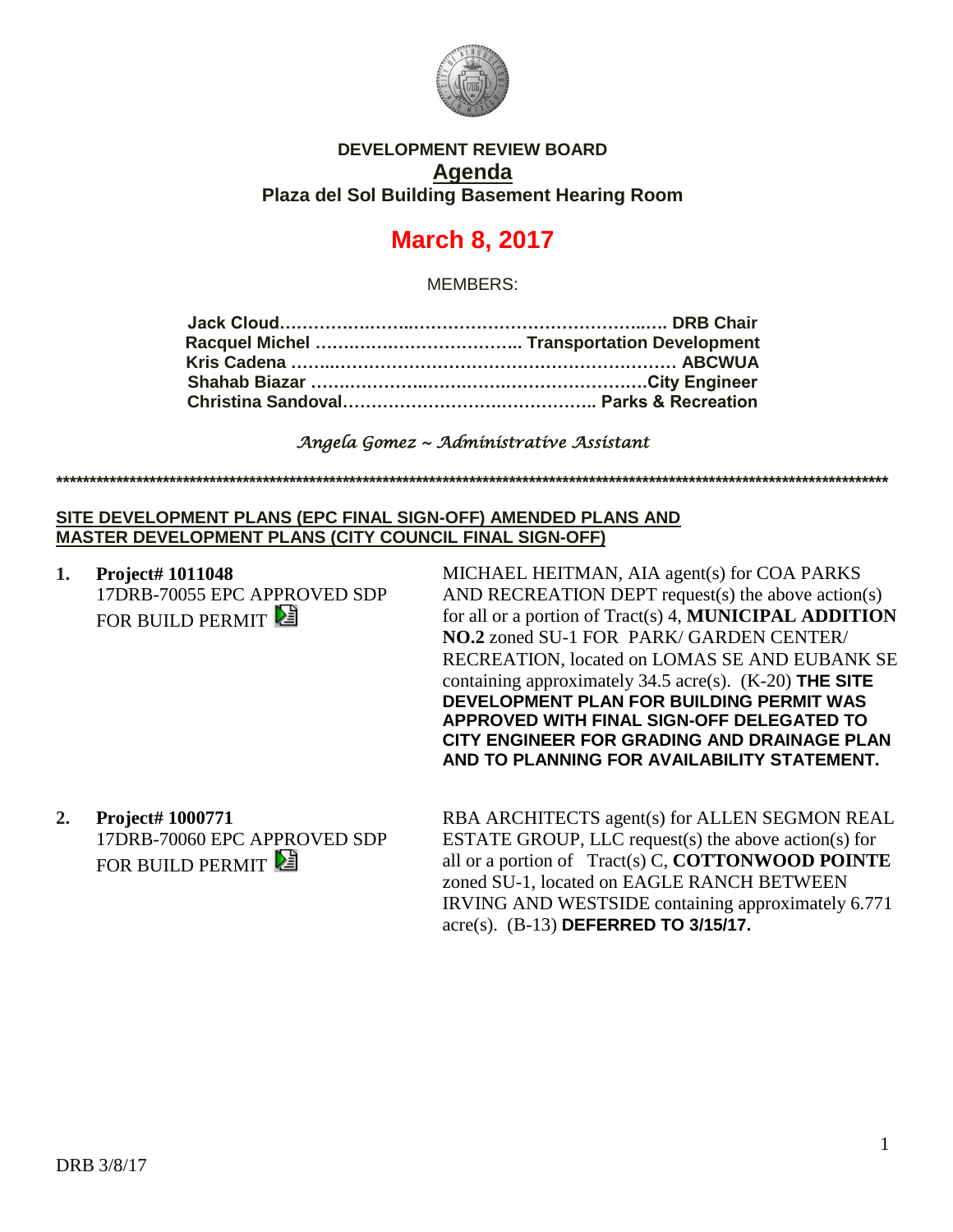### **CASES WHICH REQUIRE PUBLIC NOTIFICATION MAJOR SUBDIVISIONS, VACATIONS, SIA EXTENSIONS AND SITE DEVELOPMENT PLANS**

# **3. Project# 1002632**

17DRB-70039 2 YEAR SUBDIVISION IMPROVEMENT AGREEMENT EXTENSION  $(2YR SIA)$ 

TIERRA WEST LLC agents for FLASH RESOURCES LLC request the referenced/ above action for **BOULDERS PHASE 3** zoned R-LT, located on UNSER BLVD NW between PARADISE BLVD NW and PASEO DEL NORTE NW containing approximately 27.6 acres. (B-10, B- 11) **A NINE MONTH EXTENSION OF THE SUBDIVISION IMPROVEMENT AGREEMENT (SIA) WAS APPROVED.**

# **4. Project# 1011143**

17DRB-70040 VACATION OF PUBLIC EASEMENTS 17DRB-70054 MINOR - PRELIMINARY/ FINAL PLAT APPROVAL

### **5. Project# 1011140** 17DRB-70037 VACATION OF PUBLIC RIGHT-OF-WAY

**6. Project# 1000032** 17DRB-70001 – SITE DEVELOPMENT PLAN FOR BUILDING PERMIT

PRECISION SURVEYS INC agents for MCDONALD'S USA LLC request the referenced/ above action(s) for portions of Lot 1-A, **SHELL SUBDIVISION No. 2,** zoned C-2, located on COORS BLVD NW and HANOVER RD NW containing approximately 1.3 acres. (J-11) **THE VACATION WAS APPROVED AS SHOWN ON EXHIBIT B IN THE PLANNING FILE PER SECTION 14-14-7-2(A) (1) AND (B) (1)(3) OF THE SUBDIVISION ORDINANCE. THE PRELIMINARY/FINAL PLAT WAS INDEFINITELY DEFERRED.**

CARTESIAN SURVEYS INC agents for ERIC GRIEGO request the referenced/ above action for portions of  $10<sup>th</sup>$ STREET SW and SANTA FE AVENUE SW adjacent to Lots 1 & 2, Block 10, **SANTA FE ADDITION** zoned SU-2/ R-1, located on the northwest corner of 10TH ST SW and SANTA FE SW containing approximately .1 acre. (K-13) **DEFERRED TO 3/15/17.**

RETAIL SOUTHWEST DEVELOPMENT agents for RED SHAMROCK 10, LLC request the referernced/ above action for a portion of Tract X-1-A-2, **UNIVERSITY OF ALBUQUERQUE URBAN CENTER** zoned SU-3, located on the west side of COORS BLVD NW north of ST. JOSEPH'S DR NW containing approximately 2.64 acres. (G-11) *[Deferred from 2/1/17, 2/22/17]* **DEFERRED TO 4/5/17.**